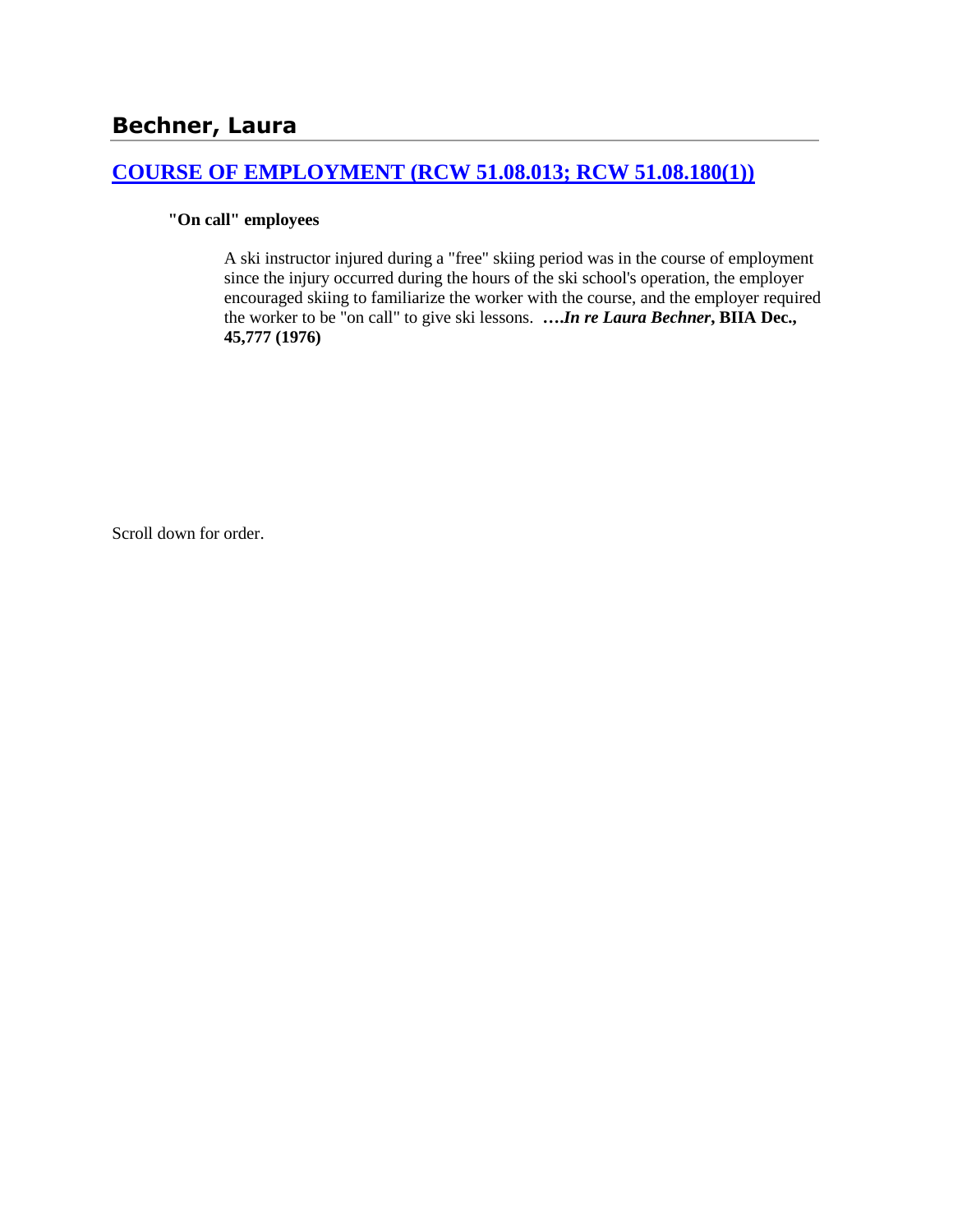### **BEFORE THE BOARD OF INDUSTRIAL INSURANCE APPEALS STATE OF WASHINGTON**

**)**

### **IN RE: LAURA M. BECHNER ) DOCKET NO. 45,777**

**CLAIM NO. G-712000 ) DECISION AND ORDER**

APPEARANCES:

Claimant, Laura M. Bechner, by Lasher & Sweet, per Earl Lasher & Chris Stamos

Employer, Stevens Pass, Inc., by Graham, Cohen & Wampold, per Norman Cohen

> Department of Labor and Industries, by The Attorney General, per Thomas O'Malley, Assistant

This is an appeal filed by the employer, Stevens Pass, Inc., on July 11, 1975, from an order of the Department of Labor and Industries dated May 26, 1975, which adhered to its prior order dated April 15, 1975, allowing the claim. **SUSTAINED.**

# **DECISION**

Pursuant to RCW 51.52.104 and RCW 51.52.106, this matter is before the Board for review and decision on a timely Petition for Review filed by the employer to a Proposed Decision and Order issued by a hearing examiner for this Board on November 3, 1976, in which the order of the Department dated May 26, 1975 was sustained.

The Board has reviewed the evidentiary rulings of the hearing examiner and finds that no prejudicial error was committed and said rulings are hereby affirmed.

The basic issue, upon which this appeal was tried, is whether or not the claimant was in the course of her employment for Stevens Pass, Inc., at the time she sustained an injury while skiing on March 8, 1975. The pertinent facts are quite well set forth in our hearing examiner's Proposed Decision and Order, and we are in agreement with his proposed disposition of this appeal, namely, to sustain the Department's allowance of the claim.

The employer raises two arguments in its Petition for Review:

(1) There is no medical evidence of an injury to the claimant; and

(2) The claimant was not in the course of her employment, if it is assumed there was an injury.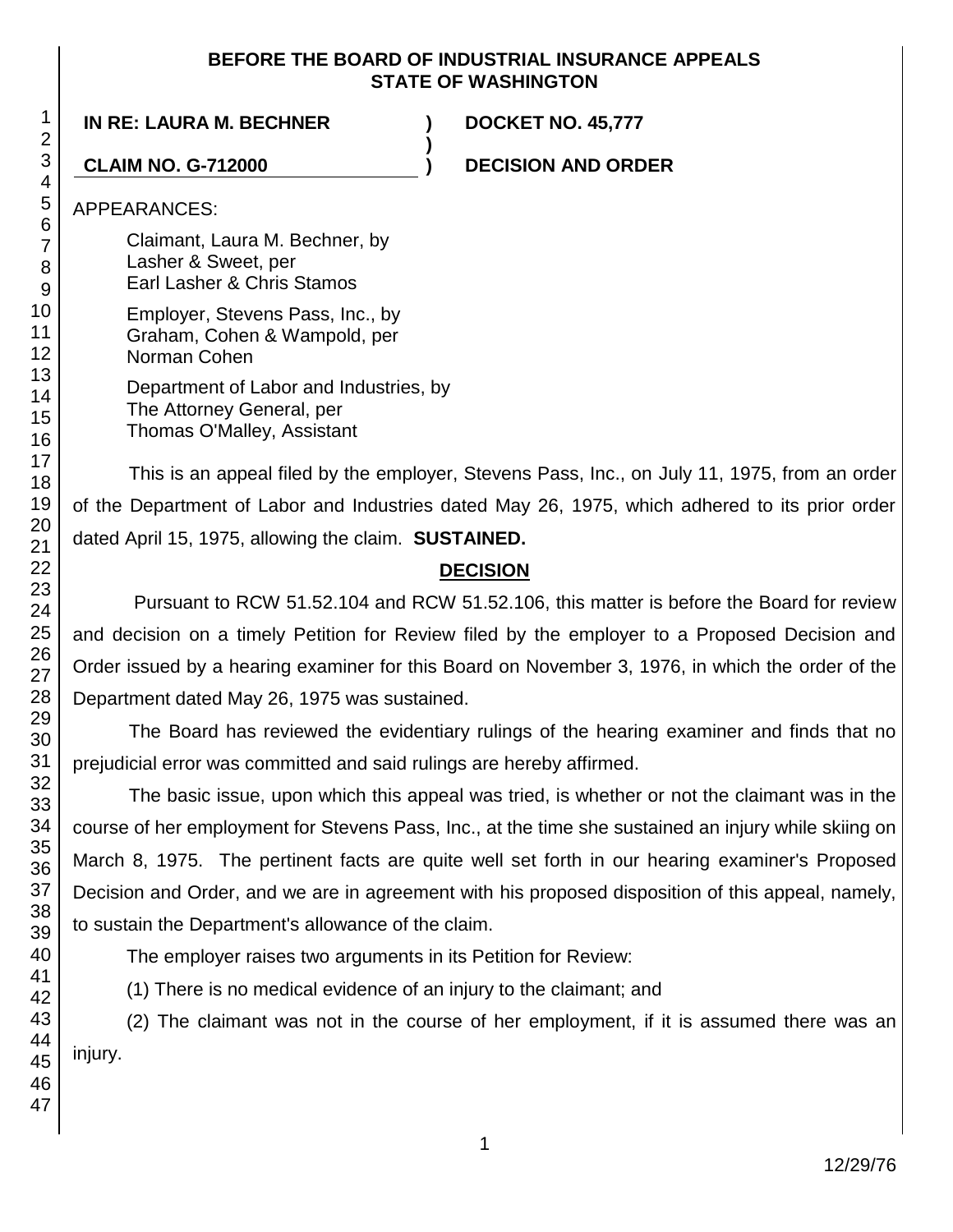From our review of the record, we find the first argument an indulgence in sophistry. During the hearing proceedings before our hearing examiner, there was obviously no doubt in anyone's mind that the claimant sustained an "injury" within the meaning of the Act, i. e., a traumatic happening or incident, and a physical condition resulting therefrom, on March 8, 1975; and the only real issue joined was whether at the time of such injury the claimant was in the course of her employment as a ski-school instructor.

The employer was clearly well aware that the claimant had been injured on a ski slope, and there is significant testimony from the employer's own witnesses admitting to that fact. On directexamination, Robert G. Vincent, manager of the ski shop at Stevens Pass, testified as follows:

"Q Was she a full-time employee in the lodge when she hurt herself?

A Yes."

On direct-examination of Richard Sola, director of the ski school at Stevens Pass, the following was elicited:

- "Q Directing your attention to March 8th of 1975, do you remember any particular day that Laura Bechner got hurt? Do you remember the day she got hurt?
- A Yes."

On cross-examination of Mr. Sola, the following question was asked and answered, without objection:

- "Q Are you aware that Laura Bechner was injured or hurt, or had an incident which required medical attention at Stevens Pass on March 8, 1795?
- A Yes." (Emphasis supplied)

This latter testimony, particularly, and prior and subsequent comments thereon by employer's counsel in colloquy with our hearing examiner, satisfies us that the employer had effectively conceded That claimant sustained an injury on March 8, 1975, and the only matter disputed was the "course of employment" issue.

Turning, then, to the employer's argument that the claimant was not in the course of her employment when she was injured, we disagree therewith. No assertion was made nor evidence submitted that there was any misconduct on the claimant's part which would operate to take her out of the course of her employment. Not only was she skiing with the employer's knowledge and acquiescence, but such so-called "free" skiing was encouraged by the ski-school director in order

1